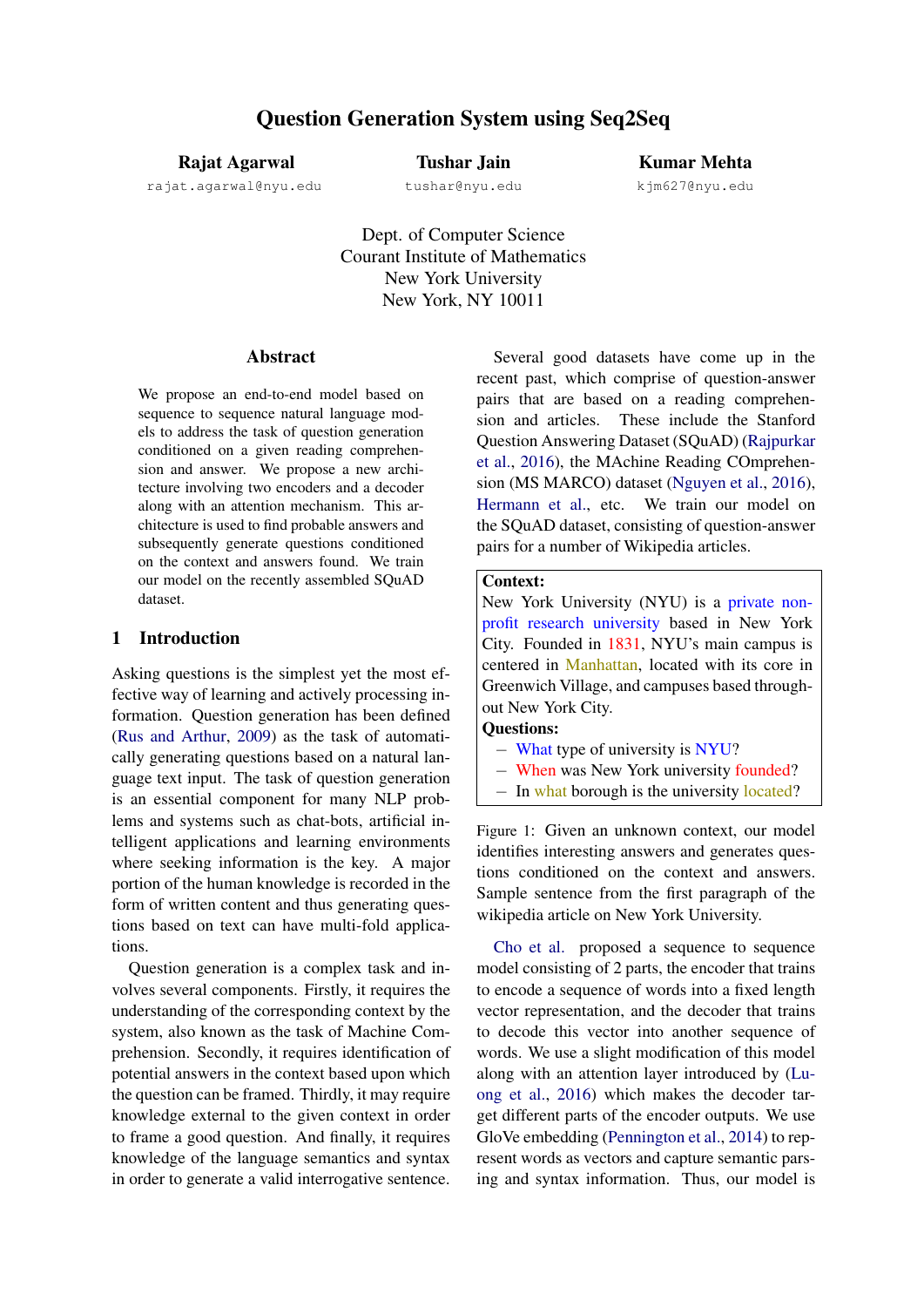completely data driven and there are no manually written rules or assumptions about the input reading comprehension.

## 2 Related Work

In the last few years, a lot of new research has been done on the question generation task with [\(Rus](#page-6-7) [et al.,](#page-6-7) [2010\)](#page-6-7) being one of the first ones. The initial attempts were focused on rule-based approaches [\(Mostow and Chen,](#page-6-8) [2009\)](#page-6-8) where the context is converted into its syntactic representation, which is then used for question generation. [Heilman and](#page-6-9) [Smith](#page-6-9) introduced a ranking system for questions. They generated large number of questions by manually writing rules to perform syntactic transformations from declarative sentences to interrogative sentences and then used the ranking system to evaluate them. [Mostafazadeh et al.](#page-6-10) automatically generated questions based on a given image and thus attempted to make connections between language and vision. [Yuan et al.](#page-6-11) [\(2017\)](#page-6-11) proposes one of the first attempts at an end to end recurrent neural model for natural language question generation from documents, conditioned on answers. They use supervised learning, an adapted variant of seq2seq model with softmax-pointer formulation by [\(Vinyals et al.,](#page-6-12) [2015\)](#page-6-12) in combination with reinforcement learning to improve the quality of the question generated. [Du et al.](#page-6-13) attempts to introduce attention-based sequence to sequence learning model and investigate the effects of encoding on a paragraph and sentence level information.

Many datasets consisting of question-answer pairs based on a document have been recently released. [Hermann et al.](#page-6-3) observed that paraphrase sentences that are associated with documents can be converted to context-query-answer triples. Using this approach, they have collected two new corpora of roughly a million news stories with associated queries from the CNN and Daily Mail websites. [Nguyen et al.](#page-6-2) extracted anonymized user queries from real web documents and coupled them with human generated answers to generate the MS MARCO dataset consisting of 100k+ queries. [Trischler et al.](#page-6-14) released the NewsQA dataset comprising of 100k+ human generated question answer pairs based on news articles from CNN. [Rajpurkar et al.](#page-6-1) released the Stanford Question Answering Dataset (SQuAD), consisting of high quality questions posed by crowd workers, based on a set of Wikipedia articles.

#### 3 Model

We take inspiration from the sequence to sequence model proposed by [Cho et al.](#page-6-4) We propose an architecture which consists of 2 encoders namely document encoder and answer encoder, coupled with decoder. We use an attention layer between answer encoder and decoder. We make no assumptions about the nature of the input and train the model end to end using log-likelihood loss.

### 3.1 Document encoder

We use 100-dimensional GloVe, introduced by [Pennington et al.](#page-6-6) to embed each context word into a 100-dimensional vector giving us  $G = (g^1, g^2, g^2)$ ...,  $g^D$ ) a D x 100 matrix, representing the entire context paragraph.



Figure 2: Architecture of the proposed network. The network consists of 4 main modules: a) Seq2Seq Encoder and Decoder b) Answer Generation module c) Attention Mechanism d) Beam Search

We then use a bi-directional long shortterm memory network (LSTM) [\(Hochreiter and](#page-6-15) [Schmidhuber,](#page-6-15) [1997\)](#page-6-15), to encode the sequential document context into a single fixed length vector representation. The input to the encoder at timestep t would be the vector  $g^t$  and the hidden state of the previous timestep t-1. For a LSTM network with hidden size h, the document encoder gives a h dimensional forward and backward hidden state, which are then concatenated to give a final 2h dimensional vector representation V of the context document.

$$
\vec{h}_t^1 = LSTM(g^t, \vec{h}_{t-1}^1)
$$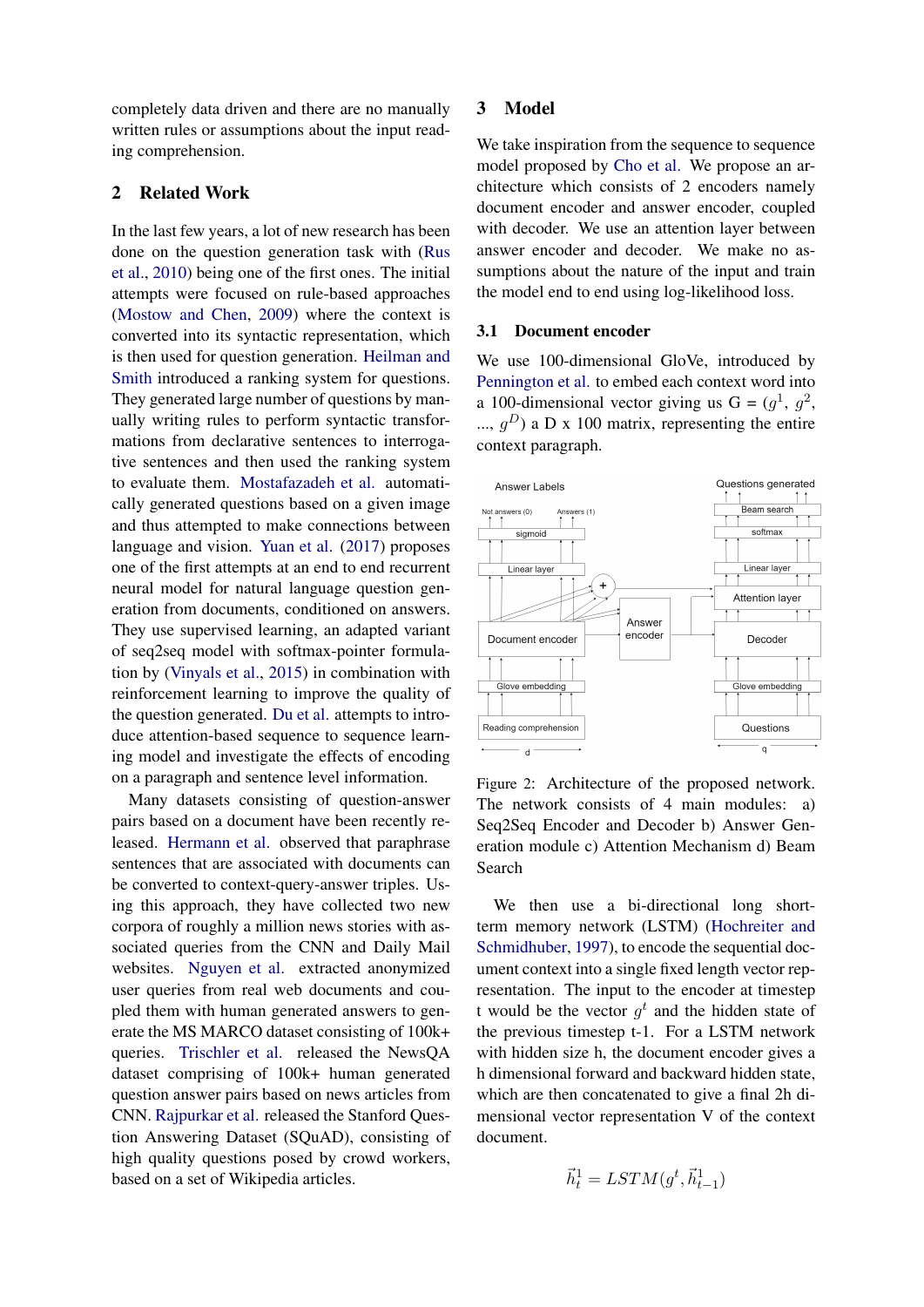$$
\overline{h}_t^1 = LSTM(g^t, \overline{h}_{t+1}^1)
$$

$$
h_f^1 = (h^d; h^0)
$$

$$
h^1 = (\overline{h}^1; \overline{h}^1)
$$

The vector representation is the initial state to the answer encoder while the output of each timestep is projected onto a binary plane and is used to identify potential subsets of answers around which the final question will be generated. The outputs of bi-LSTM are also used as an input to the attention mechanism to focus on words surrounding the answer based on which the question generated is conditioned upon.

#### 3.2 Answer generation

The output of the document encoder is then passed through a linear layer, followed by a sigmoid activation function to output a binary feature, which signifies whether a word is an answer or not. The answers are passed to the answer encoder and thus used in the attention mechanism to focus on words related to the probable answers while generating questions.

answer labels = sigmoid(w<sup>a</sup> ∗ h <sup>1</sup> + ba)

The answer labels generated through the above equation are used during inference when the actual answers are not provided. During training, we train the model to generate these answer labels and directly use the answer labels provided in the training data.

#### 3.3 Answer encoder

The answer encoder adds another encoding layer for context words in the paragraph that are identified as a part of the answer. Without any loss of generality, we assume that the answers are a continuous subset of the document (Ds, ..., De) where  $1 \leq s \leq e \leq D$ . The answer encoder takes the outputs from the document encoder that are answers to questions (while training) or that are identified as potential answers (during inference), and the hidden state output of the document encoder. The hidden state is then passed to the attention layer.

$$
A = (h_s^1, \dots, h_e^1)
$$
  

$$
h_0^2 = h_f^1
$$
  

$$
h_t^2 = LSTM(A_t, h_{t-1}^2)
$$

#### 3.4 Attention layer

The attention layer enables the decoder to target different sub-parts of the encoder output. Our attention mechanism is inspired by the attention model introduced by [Luong et al..](#page-6-16) The hidden state from the answer encoder is compared to all the outputs of the document encoder to compute attention weights ts for all context words. We then compute a context vector as the weighted average of these outputs based on the attention weights computed. Finally, we combine this context vector ct with the answer encoders hidden state, to yield the attention vector at. This vector is combined with the output vector of the decoder to generate the final output vector.

$$
score(h^1, h_{t-1}^3) = (h^1)^T W_s h_{t-1}^3)
$$

$$
a_{ts} = \frac{exp(score(h^1, h_{t-1}^3))}{\sum_{t=1}^Q exp(score(h^1, h_t^3))}
$$

$$
c_t = \sum_Q \alpha_{ts} h^1)
$$

$$
a^t = f(c_t, h_{t-1}^3) = tanh(W_c[c_t, h_{t-1}^3] + b_c)
$$

#### 3.5 Decoder

The decoder converts the single vector representation of the input sequence given by the encoder and with activations from the attention layer and sequentially gives out the generated question words. The decoder is a neural model consisting of single-directional LSTM that generates outputs sequentially. At each timestep, the network generates a probability distribution over the output vocabulary  $|V|$  conditioned on parameters  $\Theta$  which are encoded document D and answer labels A.

We use a single-directional LSTM network to decode the output sequentially for each timestep t. This takes as input the question label for the current time-step and the hidden-state vector of the previous timestep. The decoder's first cell's hidden state is initiliazed by the hidden state of the answer encoder. The output of the decoder are passed on to the attention layer, which generates the attention-based activations for each timestep. These 2h-dimensional attention-based vector activations are then projected on to the dimension of the vocabulary  $|V|$  and are passed through a softmax layer to generate word probabilities for each time-step t.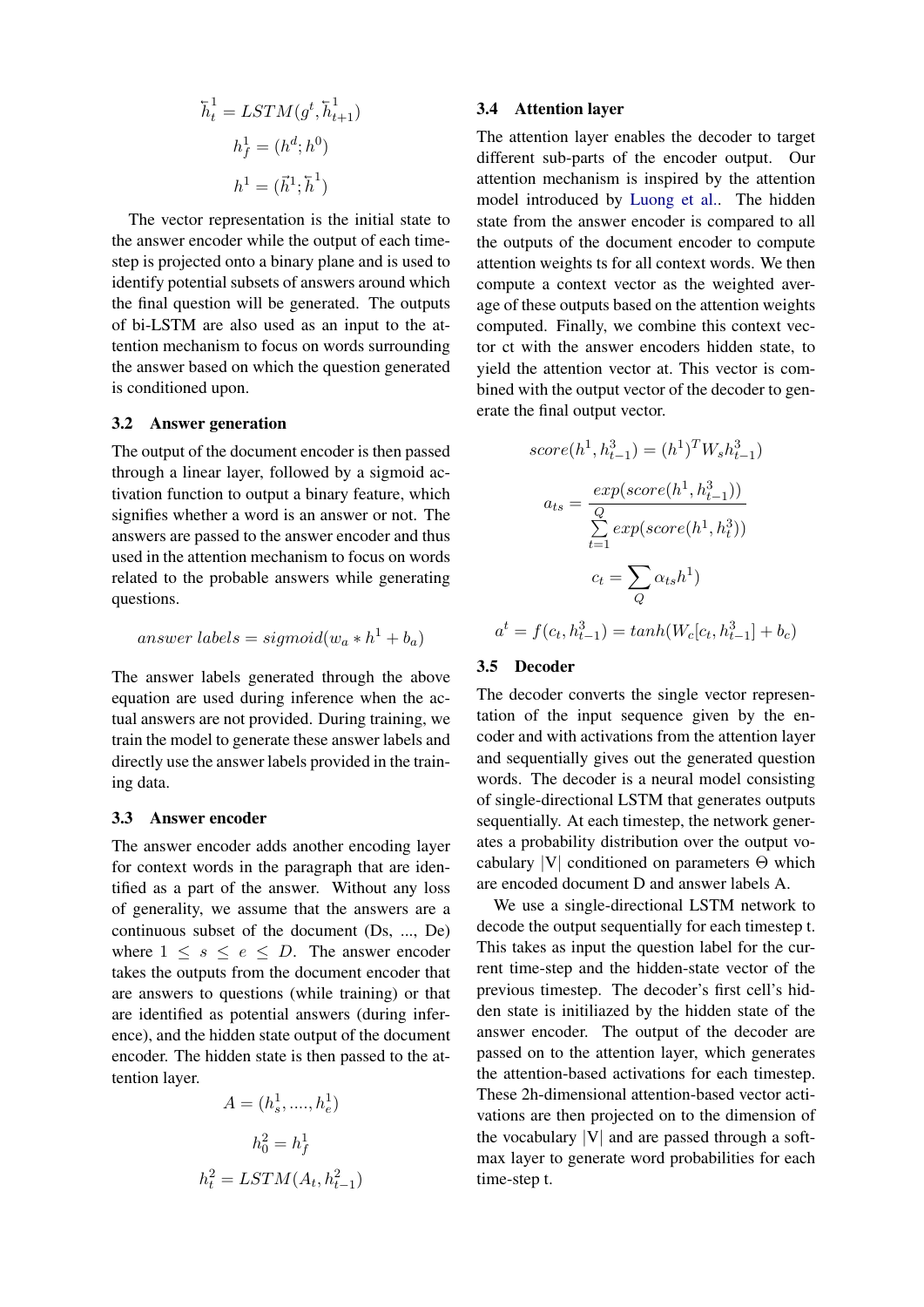$$
h_t^3 = LSTM(y_{t-1}, h_{t-1}^3)
$$
  

$$
y_t = softmax(w_0 * h_t^3 + b_0)
$$
  

$$
p_\theta = (y_t | y_{<}; D, A)
$$

## 4 Experimental setup

In this section, we first describe the training corpus, explain our training and inference setups and give implementation details about our model.

## 4.1 Dataset

The SQuAD dataset consists of 536 high-PageRank Wikipedia articles with humangenerated corpus of (document, question, answer) triples covering a variety of subjects. Questions are formulated by crowdworkers in natural language and answers are spans of text in the related paragraph highlighted by the same crowdworkers. We divide the training set into 80-20% as shown in Table 1 to use as training and development sets respectively and use the development set provided by them as our test set.

| Number of pairs (Train)           | 86080 |
|-----------------------------------|-------|
| Number of pairs (Validation)      | 8000  |
| Number of pairs (Test)            | 9040  |
| Avg. number of tokens in context  | 157   |
| Avg. number of tokens in question | 11    |

Table 1: Distribution of data in train, test and validation sets along with average token lengths of contexts and questions in the entire dataset.

### 4.2 Training and inference

While training, we use the outputs of the document encoder for only answer labels which are provided to the answer encoder. Also, we use teacher forcing where the outputs are compared to the actual question labels at each timestep and the input to next timestep is the actual ground truth question label. The model is trained to reduce the answer loss given by the cross-entropy loss and negative log likelihood loss (NLL loss) for the question generator given respectively by:

$$
L_A = -\sum_{d \in D} y_d * log(\hat{y}_d) + (1 - y_d) * log(1 - \hat{y}_d)
$$

$$
L_Q = -\sum_t (log p_\theta(y_d | y_{<}; D, A))
$$

During inference, if the answer labels are not provided, then we first find answers from the outputs of the document encoder, which are then provided to the answer encoder. For identifying answers in the context, we assume that an answer is a continuous subset of the context, and we don't try to find optimal answers by considering subsets of the answer string found considering the performance of our current system and operational efficiency as explained in Figure 3. The output of each timestep of the decoder is passed as input for the next timestep. We also use beam search [\(Graves,](#page-6-17) [2012\)](#page-6-17) to optimize the decoders performance. The idea of using beam search is to widen our search for the most optimal translation by considering a subset of translations (with a beam width of 10) instead of going forward with just the most optimal translation at each step.

### 4.3 Implementation Details

We implement our models in Tensorflow using the seq2seq system and libraries. We use nltk parser to tokenize sentences in the context as well as the question labels. We thus extract context-question answer pairs from the training dataset and convert lengths of all contexts to the maximum length context D in the data by adding  $\langle e \cos \rangle$  words to remaining contexts of lower lengths. During inference, we clip the context lengths to this maximum length D if any context length is greater than D. Similarly, we convert the lengths of all questions to match the length Q of the question with maximum words during training as well as inference. In the first phase of the inference, first we find out the probable answers in the context. For this, we set a threshold of  $\lambda = 0.35$ . For each cluster of probable answers, we then condition our decoder to generate the questions based on the answers. For context and question encoding, we use word embedding of 100 dimensions initialized by glove.6B.100d pre-trained word embeddings.

We define our vocabulary  $|V|$  as the 200k most frequently occurring words in our dataset, including the stop-words, the start of sentence symbol  $\langle$ sos $\rangle$ , end of sentence symbol  $\langle$ eos $\rangle$  and padding symbol <pad>. The remaining words are categorized as unknown words and have the representation  $\langle$ unk $\rangle$ . We set the hidden size for our document encoders and decoder to 500 and number of layers of LSTMs to 2 in the question decoder and the answer encoder, keeping number of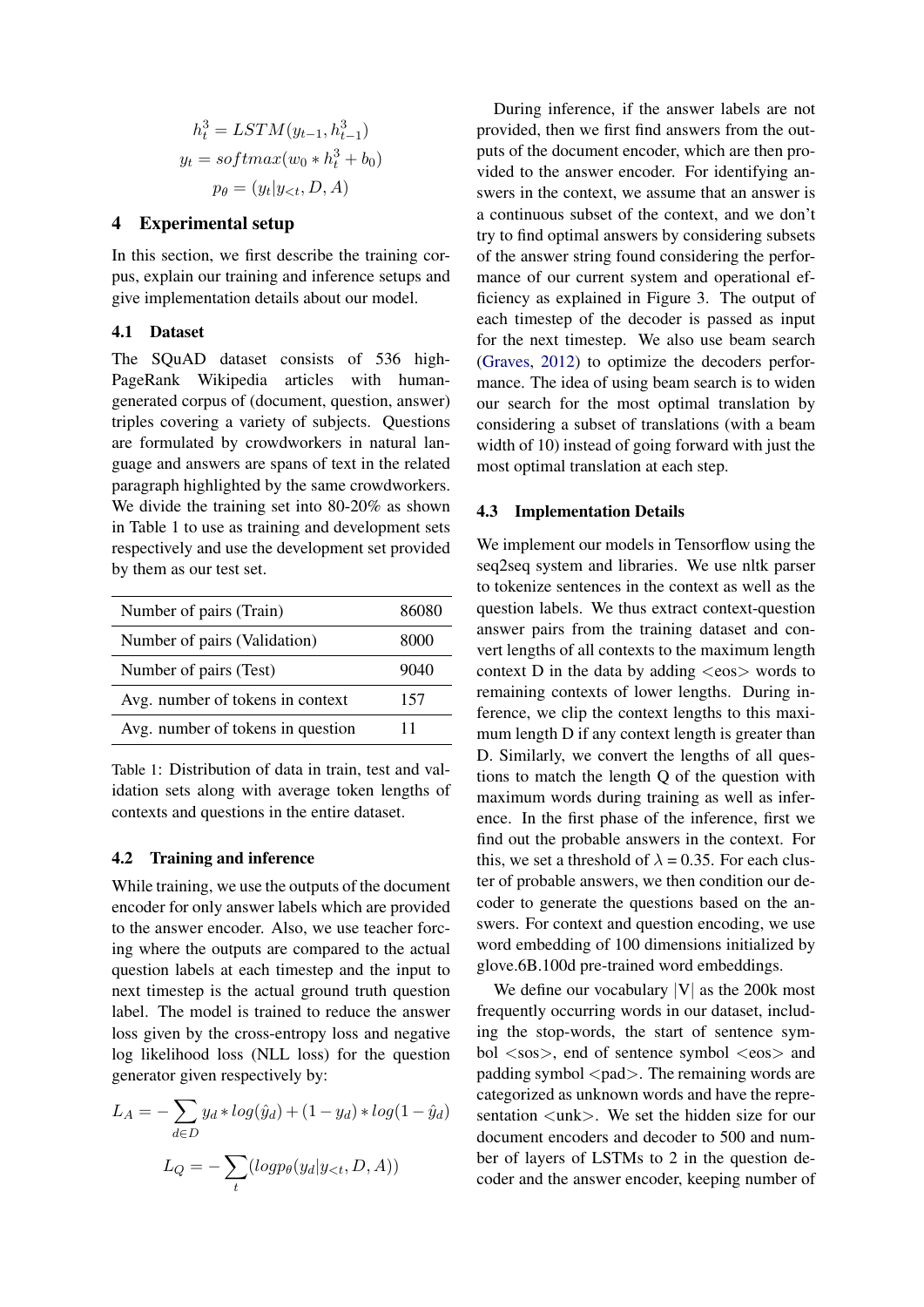#### Context:

NYU is also a worldwide university, operating NYU Abu Dhabi and NYU Shanghai, and centers in Accra, Berlin, Buenos Aires, Florence, London, Madrid, Paris, Prague, Sydney, Tel Aviv, and Washington, D.C.

Figure 3: Given an unknown context, our model identifies interesting answers and identifies the complete cluster of adjacent tokens as one answer, although a subset of these clusters can also be valid answers.

layers 1 in the intermediate encoder and setting the dropout probability between the layers to 0.2. We train with mini-batch size  $128$  and learning rate  $=$ 0.004 using Adam Optimizer, coupled with gradient clipping to avoid exploding gradient problem. We set the number of hidden units in the attention mechanism to 500 as well and feed it with the outputs of the document encoder and hidden state to generate hidden state with attention for the decoder. Our code is available on  $G$ itHub.<sup>[1](#page-4-0)</sup>

### 4.4 Evaluation metrics

We use automatic machine translation evaluation metrics like BLEU score, vector semantic cosine similarity score (using SpaCy framework by [Hon](#page-6-18)[nibal and Montani](#page-6-18) and hereby called SpaCy for brevity) and perplexity, along with human evaluation to evaluate the questions generated by our model and compare it to the questions generated by the baseline sequence to sequence model. BLEU score calculates the average n-gram precision on a batch of reference sentences. SpaCy computes the cosine similarity at the sentence level, using the 300 dimensional GloVe embeddings to represent individual words. Perplexity is a measurement of how well a probability distribution or probability model predicts a sample. We find perplexity using the formula :

$$
PPL = e^{-\sum_x p(x) \ln p(x)}
$$

For human evaluation, we ask professional English speakers to evaluate generated questions by our model, on a scale of 1-5, after providing them the context and the answer based on which the question was generated.

We use these metrics to compare results from 3 different question generation models - A base-

| Model                     |      | <b>BLEU</b> SpaCy | <b>PPL</b> | Human |
|---------------------------|------|-------------------|------------|-------|
| Seq2Seq                   | 7.7  | 0.438             | 442.4      |       |
| Our Model<br>(with beam)  | 13.3 | 0.953 158.3       |            | 46    |
| Our Model<br>$(w/o$ beam) | 11 1 | 0.918             | 139.3      | 43    |

Table 2: Table showing performance of our model compared to the baseline seq2seq model. PPL is the perplexity measure (lower is better).

line sequence to sequence model consisting of a basic encoder decoder system, the model architecture presented above using beam search and the same architecture, not using beam search.

### 5 Results and Analysis

 $\overline{a}$ 

Table 2 shows the summary of results across the three models, using various evaluation metrics. We see that using our model architecture with beam search performs better across all the given metrics. The bleu scores are low for all three models as it only considers n-gram precision, while there can be valid questions generated for the same context-answer pair which have a very different semantic structure. The question generated by our model received an average rating of 4.4/5 in the human evaluation. The questions were judged on the basis of 4 criterion namely : 1. Understandability, 2. Clarity, 3. Ambiguity and 4. Ease of answering the question by 30 professional English speakers.

The baseline model performance is not upto the mark on any evaluation criterion used. This is because the model tends to learn the questions seen in the training set. Hence, the questions generated on the test set does not pick words from the context, and simply repeats questions seen in the train set. Our model outperforms the baseline model on all evaluation criterion. The reason is the attention mechanism and a separate layer of answer encoding, which forces the decoder to pay heed to context around the answer while generating questions. Using beam search further improves the quality of the generated questions. The reason is that beam search does not just consider the word with the highest probability, but considers top k (k is the beam width) optimal translations for every time step, hence generating a subset of k most optimal questions from the entire set of questions which

<span id="page-4-0"></span><sup>1</sup><https://github.com/tshrjn/qgen>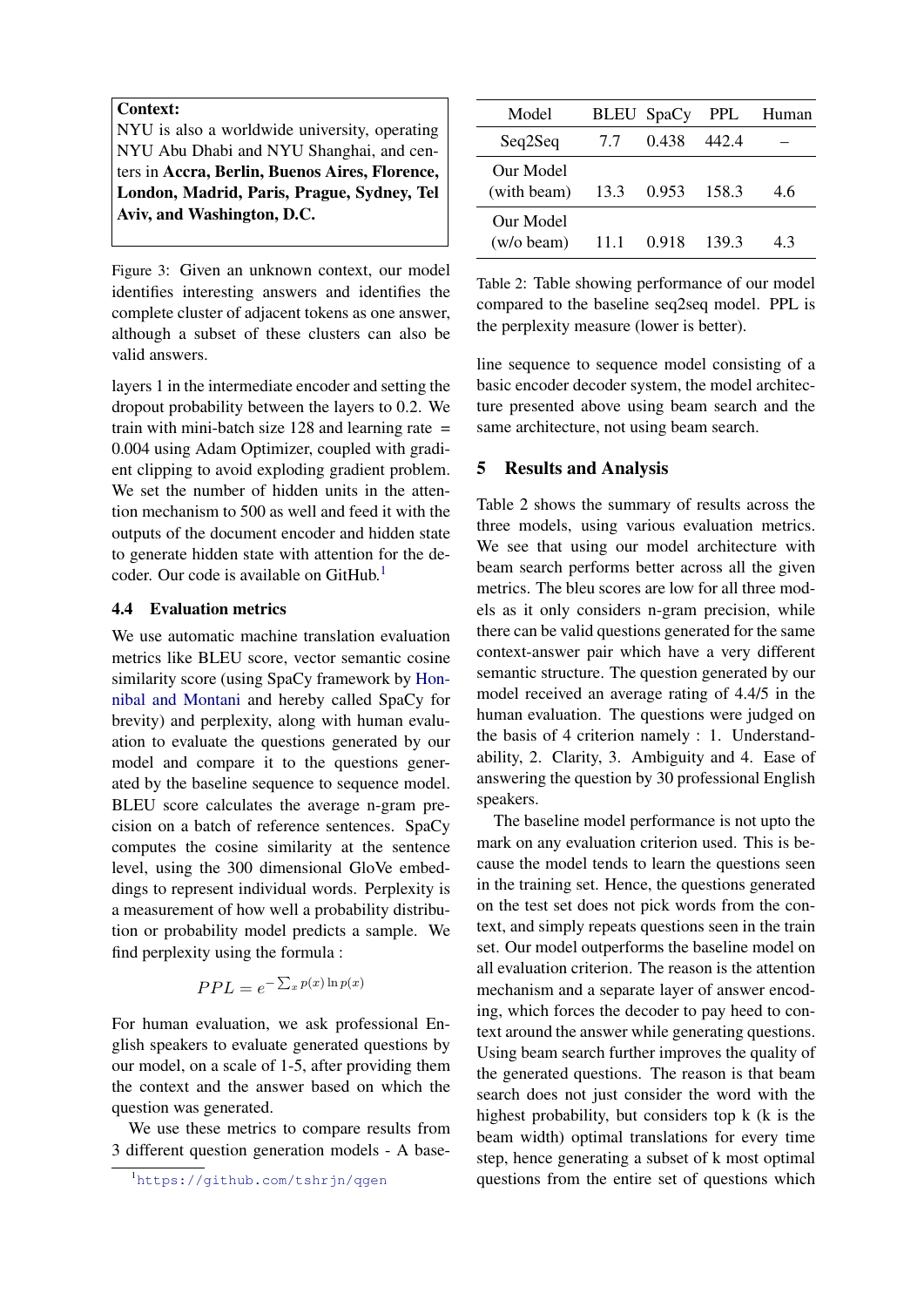can be generated. Also, our model first predicts probable answers, and then captures information of the importance of other words around the answer before generating the question, which helps in improving the quality of questions formed. We

Context 1: The classic case of a corrupt, exploitive dictator often given is the regime of *Marshal Mobutu Sese Seko*, who ruled the Democratic Republic of the Congo (which he renamed Zaire) from 1965 to 1997.

Ground truth question: Who ruled nigeria until he died in 1998 ?

Generated question: Who was the president of zaire ?

Context 2: India (IAST: Bhrat), also called the Republic of India (IAST: Bhrat Gaarjya), is a country in South Asia. It is the seventh-largest country by area, the second-most populous country (with over *1.2 billion people*), and the most populous democracy in the world.

Ground truth question: How many people live in India ?

Generated question: What is the population of Republic Of India?

Context 3: Tuvalu consists of *three* reef islands and six true atolls. Its small, scattered group of atolls have poor soil and a total land area of only about 26 square kilometers.

Ground Truth Question: How many reef islands does the tuvalu group have ?

Generated Question: How many atolls are in the atolls of ?

Figure 4: Comparison between generated and ground truth questions for different contexts with answers highlighted in the paragraph

also observe that training the model with decaying teacher forcing ratio generates questions with higher evaluation scores. By reducing teacherforcing after every n-epochs, the model learns from its previous mistakes, and makes more careful selections at a given time-step, thus generating questions which are more fluent and valid for the given context and answer. We use a teacherforcing decay ratio of 0.9, and decay the metric after every 5 epochs. We train our system on entire dataset for 40 epochs. We observe that training the model for more than 40 epochs results in

a degraded performance on test-data set, despite of reduced loss for training-set, which implies that the model starts to overfit the training data.

Our system does not always give a perfectly generated question. In example 3 of Figure 4, we see that our system generates questions with words which are in the given context, but the overall question itself doesn't make logical sense.

# 6 Conclusion

We propose a end to end sequence to sequence model for question generation, conditioned on potential answers from a given context. We show how to train this model by using beam search and varying th teacher forcing ratio. We then see that our model used with beam search during inference performs significantly better than the baseline sequence to sequence model using the automatic evaluation metrics. We also conduct human evaluation and see that the questions generated by our model are evaluated better.

For future work, we would like to investigate our findings further and try to explore use of policy gradient optimization strategies to help reduce the out-of-context words in generated questions and increase the fluency (PPL) and accuracy (BLEU and SpaCy similarity) measures. We would also like to investigate the effects of using questionanswer pairs generated as supplementary training data to Machine Comprehension tasks, and see the impact of these on their performance.

# 7 Contributions

- − Rajat Agarwal Worked on implementing variations of seq2seq model, built data parser for SQuAD dataset, and worked on GAN as an alternative to seq2seq model.
- − Tushar Jain (Audit) Implementation of seq2seq model, setup up code base for hyperparameter tuning and worked on Language Modeling as a baseline model.
- − Kumar Mehta Worked on data parser for SQuAD dataset, implemented attention mechanism in the main model, created module for testing generated questions correctness using Spacy Similarity Score and Bleu Score.